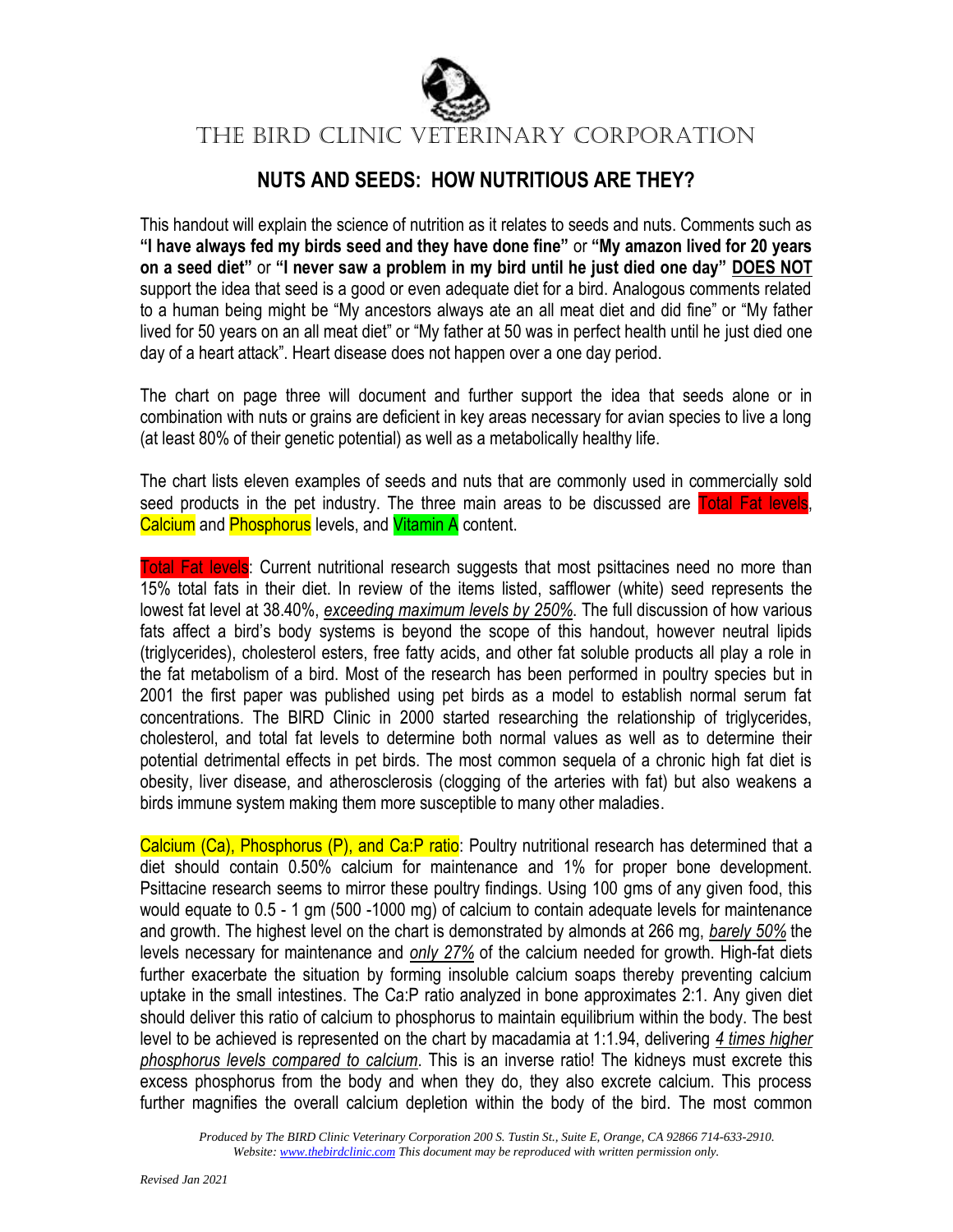

## The BIRD Clinic VETERINARY CORPORATION

sequela of a low calcium diet is bone deformities, poor general development ("Stunting Syndrome"), heart disease, neurologic disease, seizures, and pathologic bone fractures.

Vitamin A: Vitamin A is crucial to cellular function in many parts of the body including the formation of mucous membranes and epithelial surfaces, for growth, vision, development of the vascular system, production of adrenal hormones, formation of red and orange pigments in feathers and many other functions. A concentration of 5000 IU/pound of food is required to prevent eventual signs of Vitamin A deficiency. For a 100 gm portion of food, there must be 1100 IU of vitamin A to meet these requirements. The highest level on the chart is represented by pumpkin seeds at 380 IU/100 gm wt., *barely a third* of the level necessary for sustained avian health.

Profiling these three nutritional categories of seeds and nuts should demonstrate to anyone how a diet exclusive of any supplementation will eventually lead a bird to multiple nutritional deficiencies and a shortened life span. The deficiencies are masked for an extended period of time due to each organs reserve capacity. Example: The kidneys can perform 100% of their function with only 30% of their total mass. This is why people can donate a kidney and still live normally. The liver can perform 100% of its function in some species with only 10% of its total mass. Cases seen at The BIRD Clinic have demonstrated this to be true in psittacine birds. Once this threshold is crossed the clinical symptoms are not only obvious, but usually severe and often life threatening. It has been said many times that "ignorance is bliss", but as it relates to one's health we know this not to be true. **A diet for a pet bird must contain ALL nutritional groups** (protein, fat, carbohydrates, vitamins, and minerals) in the right proportions to support each bird's genetics for maximum life expectancy.

One last thought: the claim that supplementing a seed diet with fruits and vegetables will make the diet "complete" is not an accurate statement. Supplementation solves only some of the problems, but tends to create others (please refer to The BIRD C News "Nutritional Problems in Pet Birds"). Today's science does not have all the answers, but much progress has been made in the last 40 years. Blood tests are available and often required to determine the current nutritional condition of a bird and serve as a guide to demonstrate improvement once nutritional therapy is instituted. Digital X-rays can see more details of bone density and organ conformation. Your avian veterinarian should be able to help you plan out the proper nutrition for your specific species of pet bird, but you must sometimes ask. If you do not get an informed answer, you should possibly search out a new avian veterinarian. This is supported by the fact that 96% of the birds first presented to The BIRD Clinic have nutritional imbalances.

#### **"The bird is the result of what it eats!"**

#### **Nutritional Analysis of Seeds and Nuts is on the Following Page**